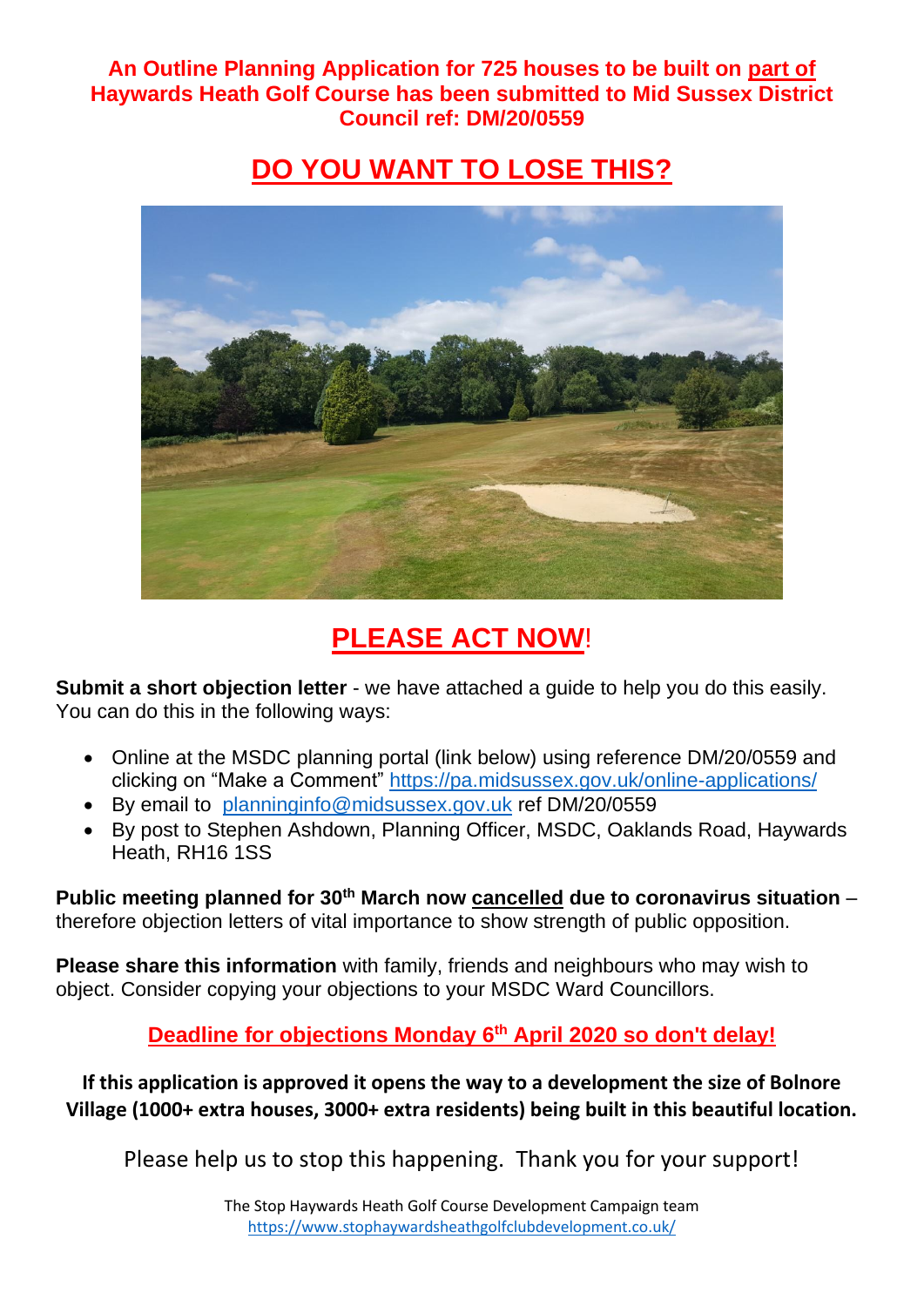#### Please **DO**:

• Refer to material considerations listed below and impact they will have on your life. Relevant MSDC District Plan Policies have been referenced (DP\*) and National Policy Planning Framework statements (NPPF)

#### Please **DO NOT**:

- Copy and paste comments from another letter your own words have greater impact
- Mention issues such as morals of the developer, developer track record, loss of view, or negative effect on the value of properties - not material considerations and will not impact the decision.

Here is a list of some issues identified, not exhaustive, which you might like to include in your letter. Choose those of most importance to you and add your own. Please expand and write them in your own words:

### **Specific and Material Planning Issues relating to the HHGC Development:**

- **HHGC site (503) not allocated for development** on the MSDC Site Allocation (SHELAA) list more suitable development sites identified to fulfil housing numbers required by MSDC to 2031. Not allocated for development in Lindfield and Lindfield Rural Neighbourhood Plan or the Mid Sussex District Plan.
- **Development outside Built-up Boundary** contravenes policies DP6 and Neighbourhood Plan as >10 dwellings outside built-up area boundary of HH and Lindfield.
- **Strain on Local Services -** this application looks like phase 1 of a bigger development (not all available HHGC land included in this application) resulting in huge development of c.1100 units in medium term. Additional 3000+ people accessing local services e.g. local GP surgeries (already oversubscribed), PRH, local primary/secondary school - places stretched and many not walking distance or long walks (Lindfield Primary 28+ minutes, Blackthorns 27+ minutes Google Maps).
- **Site not accessible**  isolated location in relation to local services (GPs, schools, HH station, bus stops, recreation centres, shops etc) so access relies heavily on car. Walking times (Google Maps) - 30+ min to HH station, 40+ min to HH Town Centre, 25+ min to Lindfield High Street. Lack of viable cycle routes and hilly topography. Narrow footpaths to walk to schools/station etc.
- **Development not sustainable** DP6 and NPPF para 103 encourage sustainable development by providing opportunity to live and work within local community, reducing need for commuting, and with choice of transport modes to decrease congestion and emissions. HHGC site not sustainable as transport links extremely limited (30+ minute walk to bus stops and essential services). Liimited options to improve links. Therefore, likely detrimental effect on air quality from increased car use. Does not meet objectives of DP1, DP6 or DP21
- **Major Traffic issues** 725 units resulting in c.1500 extra cars using local road network unsuited to large traffic volume. All nearby roads affected are C-class or narrow residential roads - High Beech Lane, College Road, Copyhold Lane, Portsmouth Lane, By Sunte, Sunte Avenue, Gander Hill, Mill Green Road, Summerhill Lane etc. High Beech Lane estimated 60-90% increase in traffic (from Fairfax submissions) and wider negative impact on HH traffic flow. Proposed diversion of road does nothing to mitigate negative impacts of increased traffic flow or congestion resulting from development.
- **Lack of Public Transport Capacity** HH station trains full to standing in rush hour. Station car park at full capacity during week - no scope to extend due to existing foundations. No commuter parking space in surrounding streets. Limited bus service within walking distance.